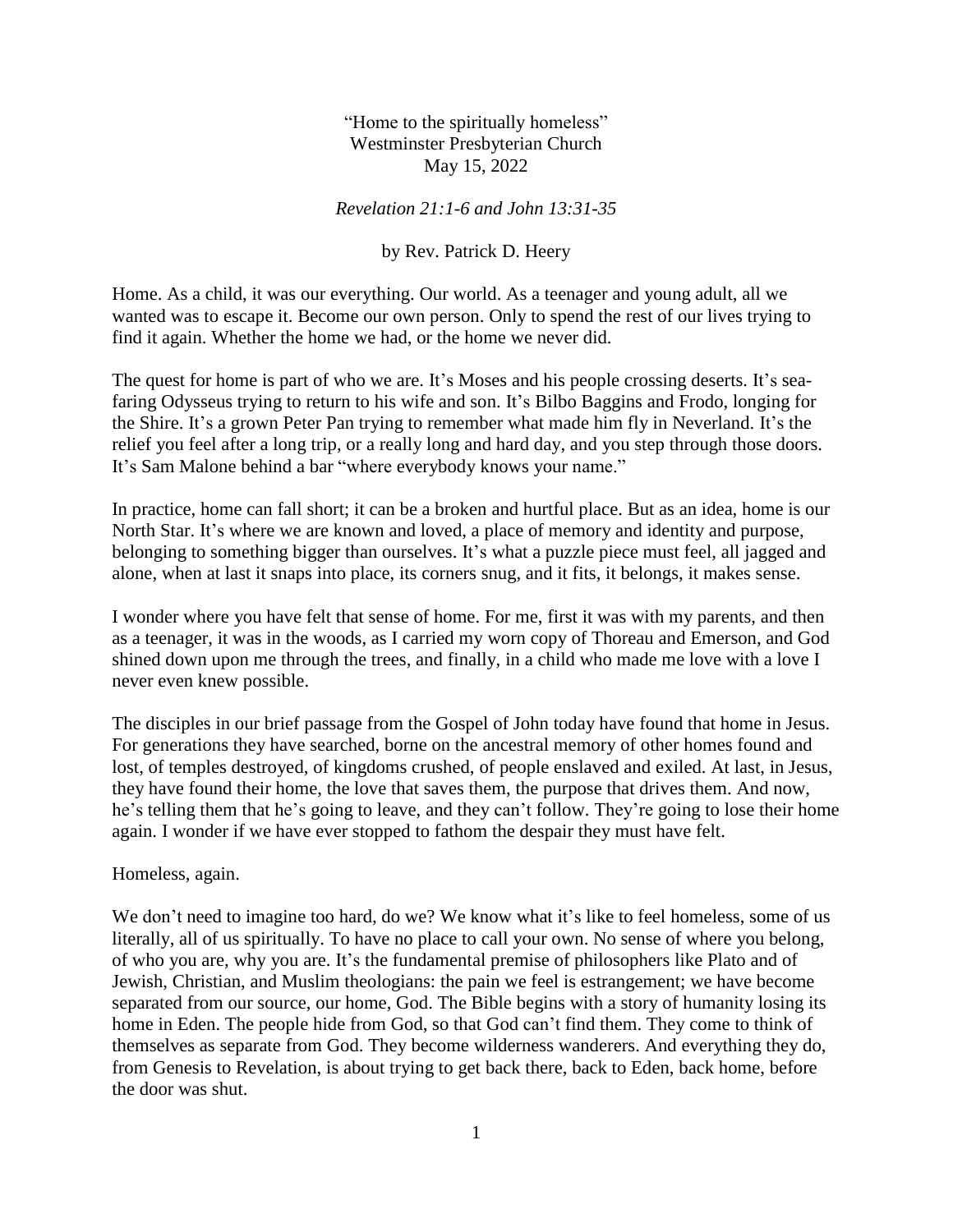It's why Jesus came—to bring us back. To open the door. To show us, in himself, humanity and divinity—not separate—but as one. And what could accomplish such a home-bringing, you might ask? Jesus tells his disciples. It's love.

Jesus says to love one another. That's how the disciples will find a home in his absence. By loving with his love, they will find home in each other. For to love someone is to see God in them, for God is Love. And to see God in someone is to come home. The God in us sees the God in them, and the pieces are put together. That's the revolution Jesus started.

The Book of Revelation today tells us how the revolution concludes: with a new home, in which the barriers between heaven and earth have vanished, and all tears are wiped away, and all that was once broken is mended. But Jesus' instruction to the disciples tells us we don't have to wait. We can be living reminders of that home today. The church can be a foretaste of home with God, modeling a different way of being in the world, certainly still messy and imperfect but a place of love. A place that shows the world God dwells here.

That's why, after years of prayer, study, and listening to you, your Holy Conversations vision team said that Westminster is "where you're already home." You're already home, the moment you walk through those doors. This is where you are welcome, where you matter. When we asked you what was most important to you about Westminster, almost everyone first answered: relationships, a feeling of belonging. Everything else you named—from music to our intellect to our community presence to diversity—was an expression of those relational ties.

It is a mighty calling Jesus gives his disciples today—and gives us here at Westminster. To be the home the world is supposed to be. To live out right here the love that finds God in the other.

Last week, we found a sobbing homeless woman on the steps of our church. We gave her sanctuary. And after hours of counseling and coordination, we made sure she had a safe place to call home that night. That same day, we helped an older person who is discovering their transgender identity purchase women's clothes online, so that she can feel at home in her own body.

Just the week before, a small group of parents who had lost children to miscarriage and stillbirth gathered in a circle in a softly lit room here at church to tell their stories—to cry, speak their anger, express their doubts, do whatever they needed, without fear of judgment.

Daniel, I love how every Sunday, you beam a big smile and wave to every person who enters the sanctuary. And I love that when you need help, someone comes to sit beside you and guide you back to the hymn or Scripture reading or prayer.

Every Sunday are lifelong Presbyterians, faithful Catholics, Unitarian friends, evangelicals seeking something more authentic and inclusive, and people who have no idea what they believe but just need a place to belong. We've got single mothers with their children, immigrants, widows, adoptive and foster families, people with disabilities, and people of diverse education and economic status. Most are here—we learned this also through our listening—because they